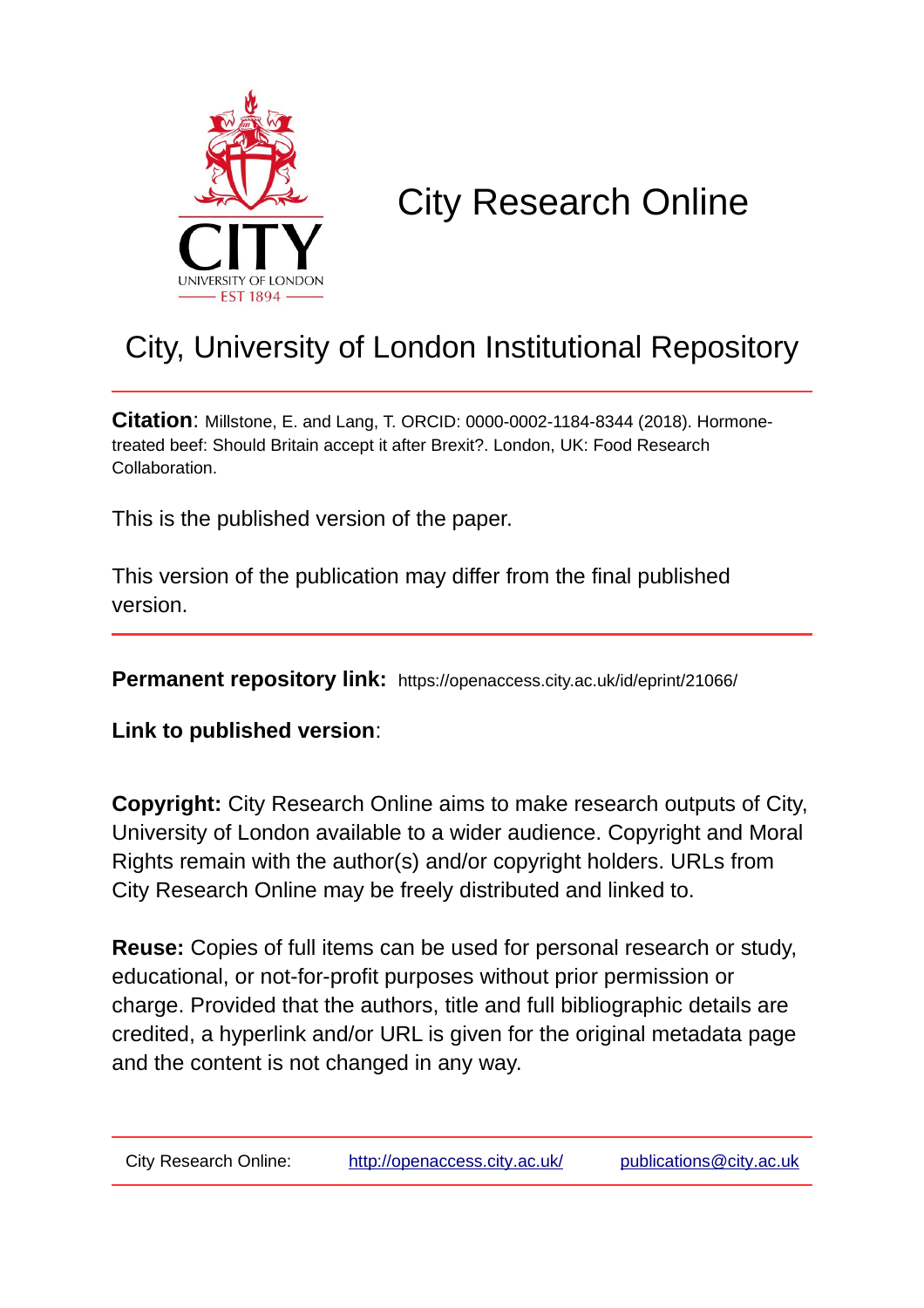# **FRC Food Brexit Briefing**

Hormone-treated beef: Should Britain accept it after Brexit?

> Erik Millstone<sup>a</sup> & Tim Lang<sup>b</sup> September 2018



#### **FOOD RESEARCH COLLABORATION**

an initiative of the

## **Centre for Food Policy**

for integrated and inclusive food policy Educating, researching & influencing

**a** Emeritus Professor of Science Policy, Science Policy Research Unit, University of Sussex; e: e.p.millstone@sussex.ac.uk

b Professor of Food Policy, Centre for Food Policy, City, University of London; e: t.lang@city.ac.uk



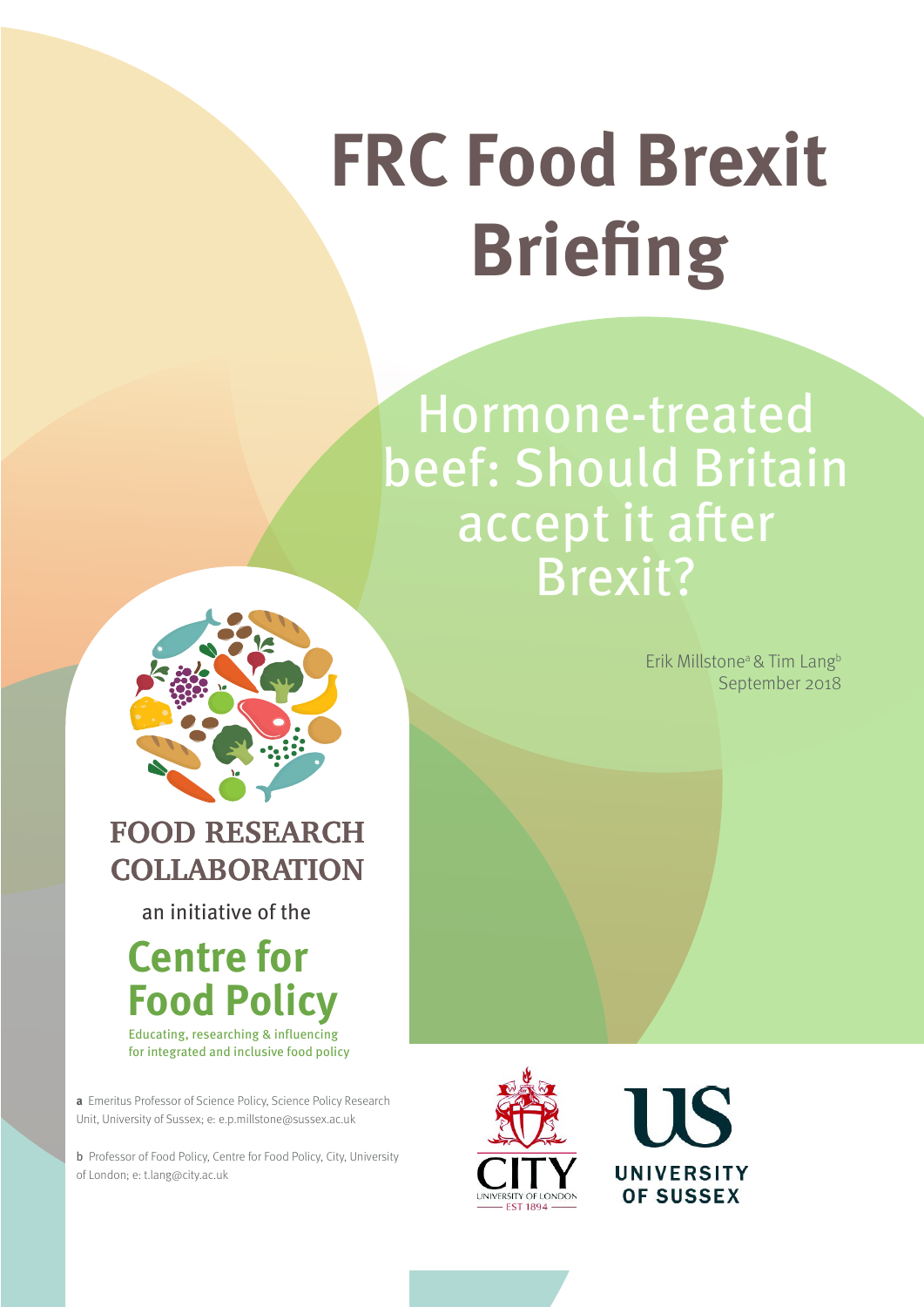## **Contents**

- Summary & Recommendations **3**
- Why synthetic hormone use in beef production matters
- Extent of the use of synthetic hormones
- The risks from hormone-treated beef
- The evolution of the scientific and policy debates since 1980
- Implications and the issue of labelling
- Conclusions
- References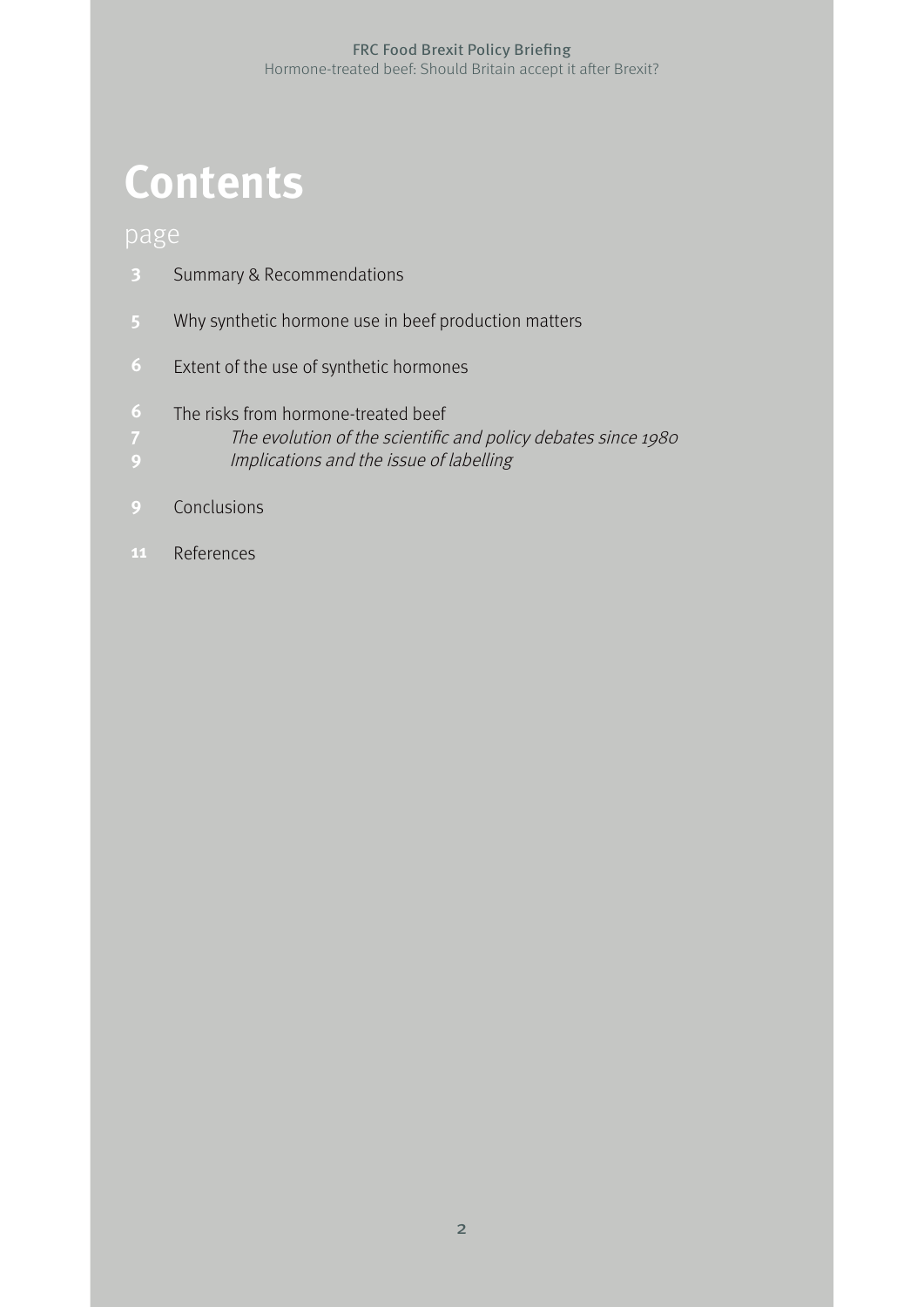## <span id="page-3-0"></span>Summary & Recommendations

This Briefing explains why the use of synthetic, industrially-manufactured hormones in beef production, and the threat of importing hormone-produced beef after Brexit, matter for UK consumers. There is robust scientific evidence showing that meat produced using one key hormone (17β-oestradiol) increases the cancer risk to consumers, while for the rest the available evidence is insufficient to show that their use is acceptably safe. The Briefing outlines the basis of the scientific and policy disputes over the use of supplementary hormones in beef cattle production. It shows that, although the USA is most associated with hormone-reared beef, other countries that want to export their beef to the UK, post Brexit, either allow hormones to be used, or are suspected of doing so. The EU has been reasonably vigilant on consumers' behalf on this issue, and it has robust scientific grounds for its ban on their use.

The risk from beef hormones is one of many issues on which UK consumers have benefited from the EU's measures to protect public and environmental health. Chlorine-washed chicken is another example.<sup>1</sup> As an EU Member State, the UK's public and environmental health has been relying on the contributions of EU institutions such as the European Food Safety Authority,<sup>[2](#page-11-0)</sup> the European Commission's Directorate-General for Health and Food Safety,<sup>3</sup> the European Commission's Directorate-General for Environment,<sup>[4](#page-11-0)</sup> the European Environment Agency,<sup>[5](#page-11-0)</sup> and the European Chemicals Agency.<sup>[6](#page-11-0)</sup>

Although the UK has bodies such as Public Health England, the Food Standards Agency and Environment Agency (and counterpart bodies in the Scottish, Welsh and Northern Irish devolved administrations), Brexit will disrupt the prevailing system, by severing the UK from the EU counterparts, including the bodies listed above. We are currently protected by the EU-wide legally binding standards, and the large network of EU co-ordinated agencies and expertise.

In the run-up to Brexit the UK has to make key choices and those choices need to be made urgently. Will our food safety standards remain aligned with prevailing EU rules, or will they be raised even higher? Or will the Government weaken many of those standards to reach trade agreements with powerful countries such as the USA, where food standards are far lower than those in the EU? Or will the Government decide to lower the UK's food standards, down to the level of the lowest-common-denominator provided by the rules of the Codex Alimentarius Commission,<sup>[7](#page-11-0)</sup> that serve as base-line standards for all members of the World Trade Organisation?<sup>[8](#page-11-0) [9](#page-11-0)</sup> The UK will be compelled to be a 'rule taker' rather than a 'rule maker'. In practice, the UK must decide which organisation's rules it will take: the EU, the USA or the WTO.

If, as an independent country, the UK Government sets food safety rules that don't match those of our trading partners, we may be able to import foods from anywhere, though only if their products conform to our rules. But UK producers won't be able to export to countries with rules different from our own, unless they manufacture products specifically for export that differ from those intended for domestic consumption. If you want to export, your products must conform to the importers' rules. The suggestion that the UK could substantially increase its exports, while adopting unique sets of rules that will not be shared by our trading partners, is entirely illusory. And not just for food, but for all traded goods and services. If the UK has to choose between conforming to EU standards or those of the USA or the WTO, the best option is to remain aligned with those of the EU.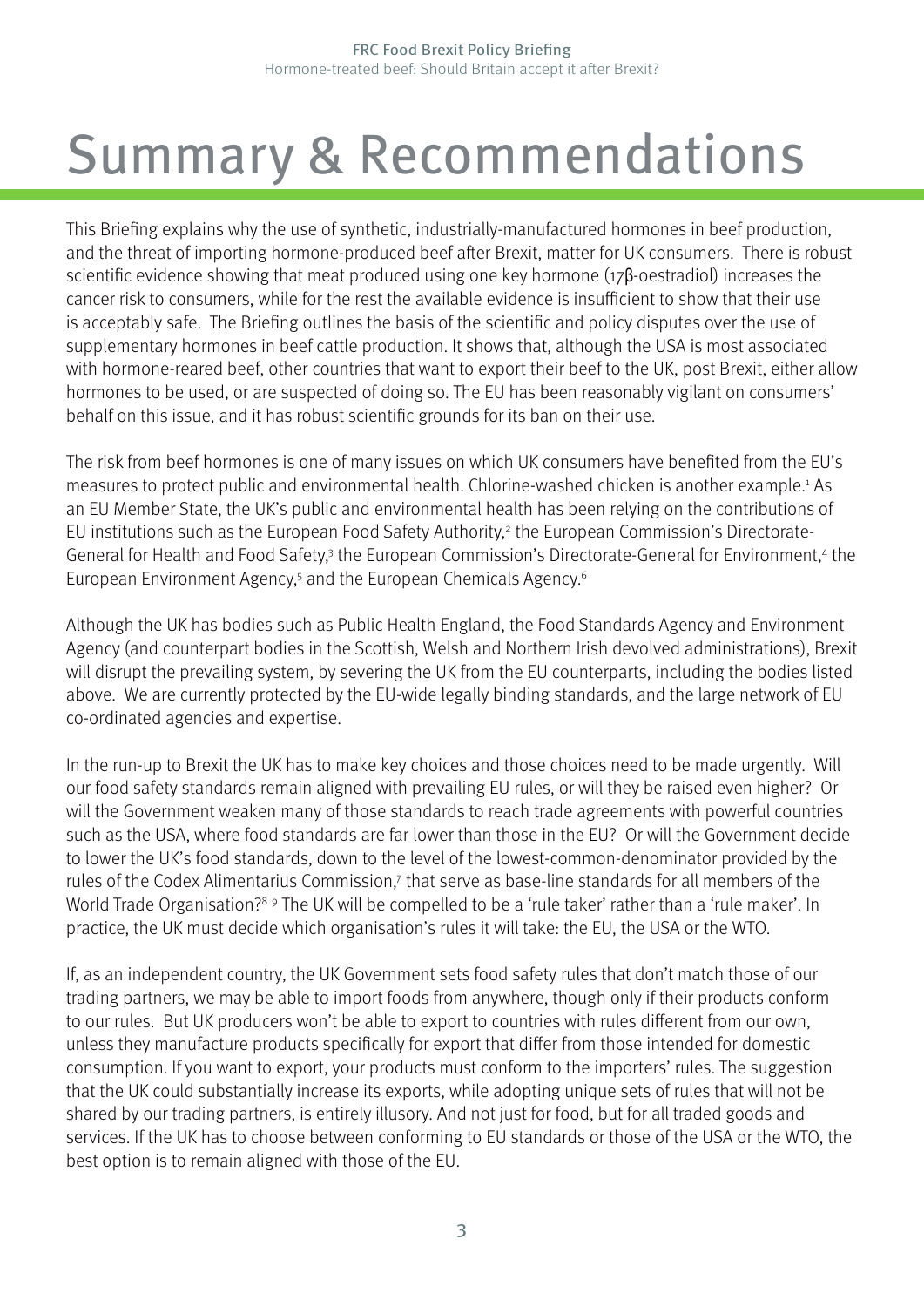<span id="page-4-0"></span>If, after Brexit, the UK allows the import of hormone-produced beef, domestic producers will demand a 'level playing field' and they too will use the hormones to cut their costs. Those changes in policy would represent a marked shift for the UK towards increased agricultural intensification, which would conflict with the UK's commitment to the UN's Sustainable Development Goals<sup>[10](#page-11-0)</sup>, which require changes in an entirely different direction.

The US Government, and representatives of the US beef industry, have been arguing energetically for many years that Europe's ban on imports of hormone-produced beef is misguided and should be abolished[.11](#page-11-0) There are some voices in Parliament who want the ban on hormone-produced beef to be abolished after Brexit. They portray that change politically as a way to lower the cost of mass-market beef in the UK, not necessarily so that people can eat more beef, but rather to keep food costs low and therefore wage costs 'competitive'. It is also important to acknowledge that beef consumption should be kept low for both environmental and public health reasons. The UK needs to eat more fruit and vegetables not more beef.

This Briefing concludes that vigilance by UK consumers, health and food bodies will be needed to prevent any weakening of UK standards post-Brexit and to stop hormone use, and more generally to prevent food standards being bartered away in exchange for future trade deals.

#### We recommend:

After Brexit, the UK Government should ensure either that food standards remain fully

- aligned with EU standards, or that we adopt higher standards. Food standards should not be weakened, especially not sacrificed to facilitate trade in undesirable and/or unsafe products. >
- The UK consumer movement should strongly resist moves to weaken current levels of consumer protection as part of future trade deals.  $\overline{\phantom{0}}$
- UK food and farming industries should publicly commit themselves to producing and selling only beef from cattle never treated with synthetic hormones. >
- The retail industry (supermarket chains, independent stores and butchers) should advise their members, customers and MPs to tell the UK Government that they will not sell synthetic hormone-reared beef. >
- The UK Government should explicitly acknowledge that any weakening of UK food standards, such as permitting the sale of hormone-reared beef, will result in barriers to UK food companies wishing to export their products to the EU's Single Market.  $\left\langle \right\rangle$
- UK NGOs, researchers and public health professionals should maintain a vigilant watch on hormones policy and practice in the UK and EU, and other countries with which the UK trades, taking particular note of new scientific or policy signals emerging from official bodies and the 'national competent authorities'. >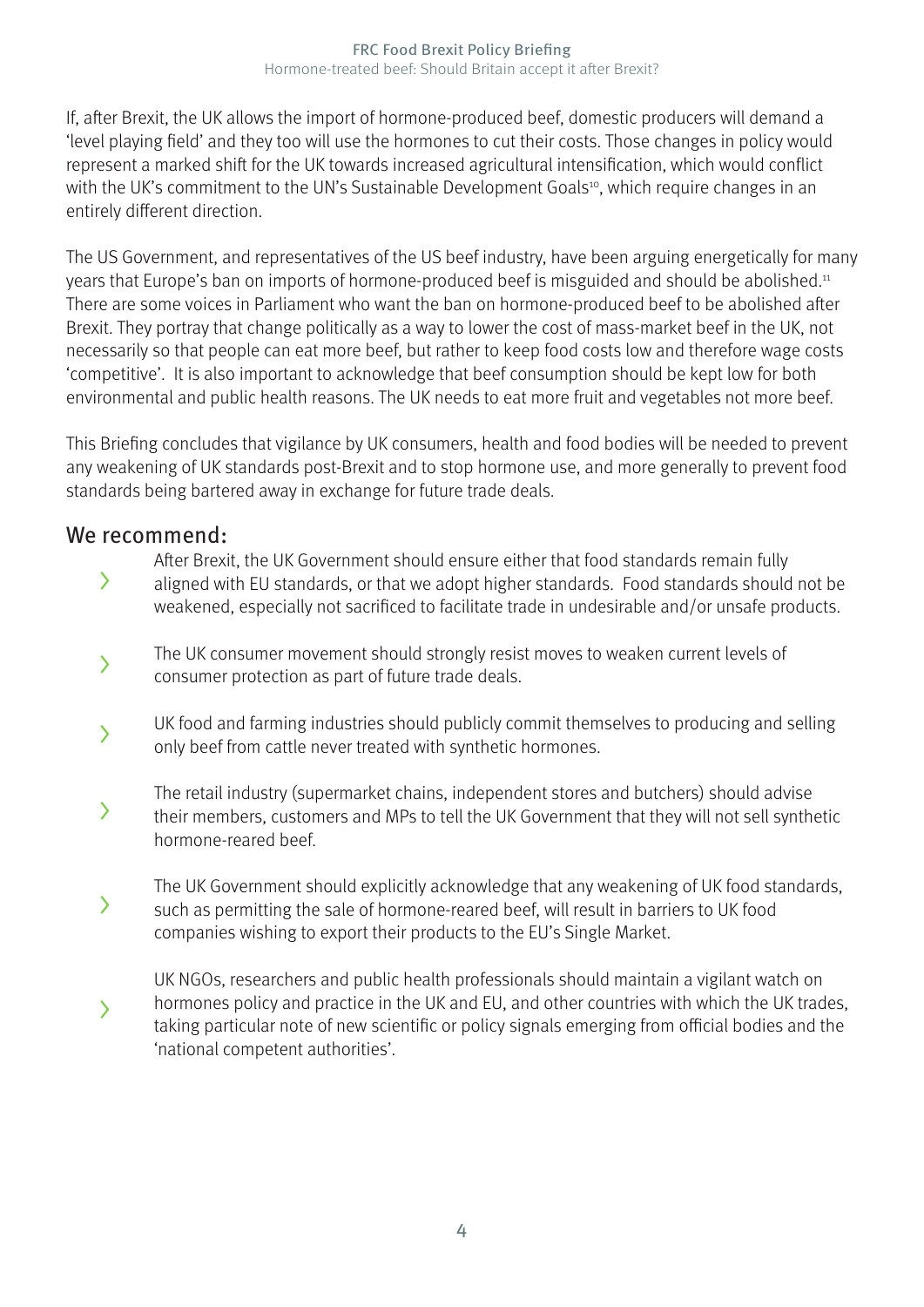#### <span id="page-5-0"></span>Why synthetic hormone use in beef production matters

In May 2016 the UK voted to leave the EU. There was then no UK Government Post-Brexit Food Plan. There was still no Food Plan when the Article 50 procedure was invoked in 2017. That is still the situation at the time of publication. There has been far too little public discussion of the implications of Brexit for food security, food standards, public health or the environment. Since May 2016, some of the implications have started to emerge, and the risks from, for example, delays at the Channel ports and empty supermarket shelves, as well as chlorine-washed chicken, have been debated.[12](#page-11-0) <sup>[13](#page-11-0)</sup> The UK's Food Standards Agency has been regrettably weakened by budget cuts since 2010, and if the FSA is to take full responsibility for the many functions that have been dealt with at an EU level while the UK has been an EU Member State, it will need significant increases in its budget, personnel, capabilities and legal powers; a fact that sadly no minister has yet been willing to acknowledge.[14](#page-11-0) 

The UK is a few months away from Brexit without clarity about food safety, food standards and the protection of public and environmental health. We welcome the verbal promises made by ministers that food standards will be maintained after Brexit but challenge the Government to show how, without the infrastructure to research or police those standards, those promises could be kept.

A case in point concerns the possible introduction, after Brexit, of beef from cattle treated with synthetic hormone implants. Currently such beef is banned by EU legislation, but is deemed acceptable and widely consumed in, for example, the USA and Australia. This matters because the EU's policy on beef hormones is grounded in a robust scientific assessment, which the US and Australian authorities have unwisely chosen to ignore.<sup>15</sup> Both the USA and Australia have indicated that, if the UK wants a free-trade deal with them after

Brexit, the UK will have to accept imports of their hormone-produced beef.<sup>16</sup> <sup>[17](#page-11-0)</sup>

All mammals, including humans and cattle, have natural hormones circulating in their bodies, but in the USA almost all beef cattle receive hormone supplements as fat-soluble pellets implanted under the skin. The six hormones administered to beef cattle in the USA (but prohibited in the EU) are 17β-oestradiol, progesterone, testosterone, zeranol, trenbolone acetate and melengestrol acetate[.18](#page-11-0) [19](#page-11-0)  These supplementary synthetic hormones are used in high-intensity beef production systems, where treated cattle gain weight faster for a given amount of food, so they reach their slaughter weight at slightly lower cost. One commentator estimated in 2012 that their use increases productivity by between 5% and [20](#page-11-0)%.<sup>20</sup>

The use of synthetic hormones occurs most frequently in the USA in so-called 'feedlot systems', where cattle are confined in large sheds or crowded outdoor 'lots' for around six months during which they are rapidly fattened on grain-based diets to slaughter weight. Those animals never graze; food is delivered to them. Key animal welfare problems associated with feedlots include muddy conditions, poor cattle handling and heat stress[.21](#page-11-0) Grain-based diets can lead to serious digestive and other health problems for cattle.<sup>22</sup> Those systems are far less common in the UK and EU than they are in, for example, the USA and Australia.

In negotiations that are already being mooted with the USA, for example, the UK would lack the policy 'clout' it currently has as a member of the EU. Beef hormone use, like other products and practices that are not permitted in the EU, could become a test case for whether UK Government assurances of maintaining high food standards will in practice be delivered after Brexit. The UK could easily become a 'US rule taker' rather than a 'UK rule maker'.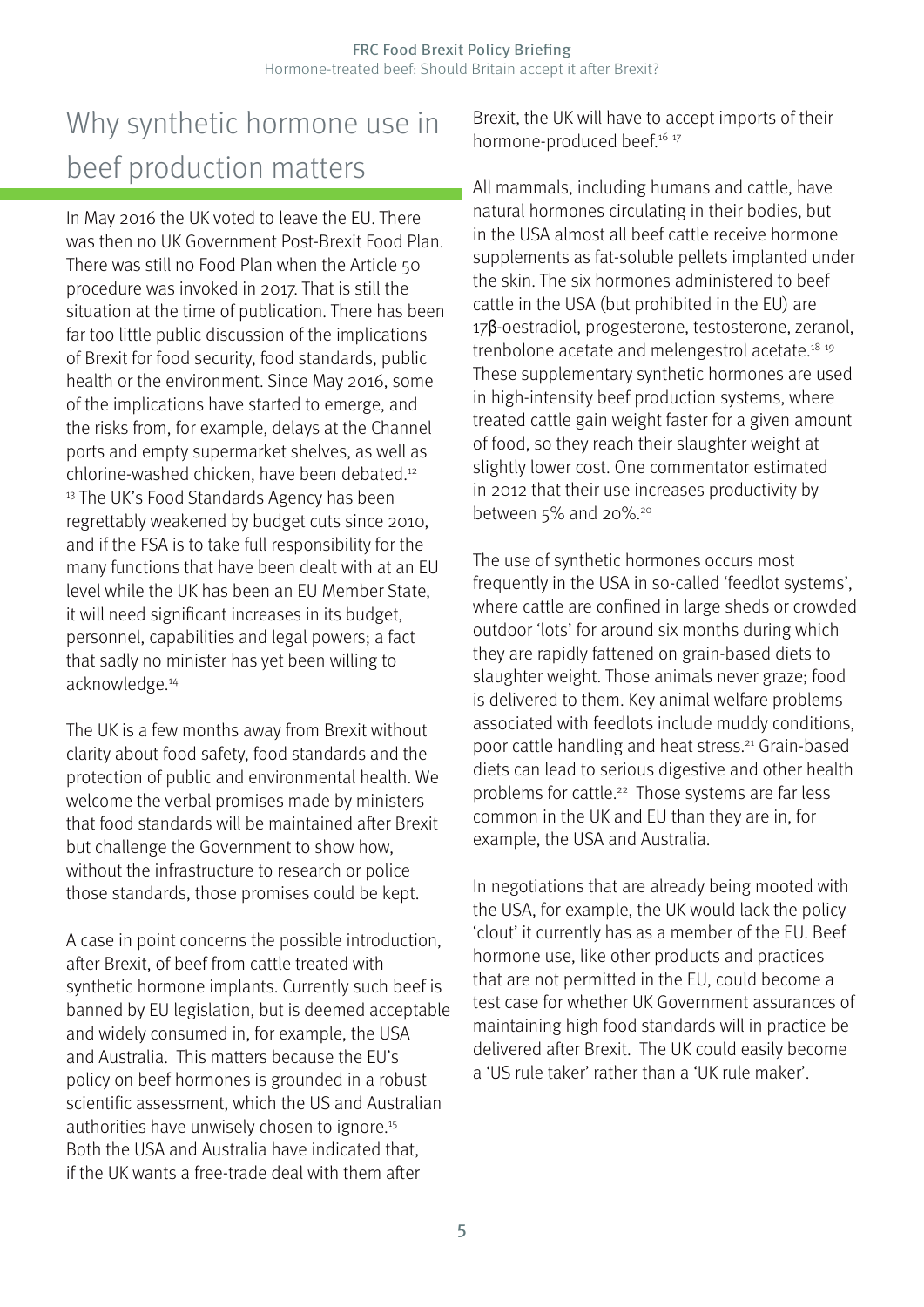### <span id="page-6-0"></span>Extent of the use of synthetic hormones

The use of hormone supplements in livestock has not been confined to beef cattle. In the USA, and several other jurisdictions, farmers are allowed to inject their dairy cows with a synthetic hormone known as bovine somatotropin, which stimulates lactation, so the cows' milk yields rise, for a given amount of feed.<sup>23</sup> In other species such as pigs, chemicals such as ractopamine are administered as growth promoters, though they are not hormones but so-called beta agonists.<sup>24</sup> Poultry can also be treated with some supplementary antibiotics, for a non-therapeutic purpose, i.e. as growth promoters. None of those practices is lawful in the EU.

Official estimates of hormone use are regrettably sparse. UK consumers need up-to-date information on their use; the UN Food and Agriculture Organisation data sets are unfortunately very out-of-date.[25](#page-11-0) The FAO has, however, in various publications acknowledged problems with hormone use. In 2013, for instance, it reported that "…animal wastes, antibiotics and hormones…" from industrial farms around urban centres were "…major sources of pollution…["26](#page-12-0)

Although, in the minds of UK consumers, the use of synthetic hormones is particularly associated with US beef, they are used in other types of livestock and in other countries too.<sup>27</sup> Hormones of some kind are also permitted in Canada, Mexico and Australia[.28](#page-12-0) At least some hormones, such as oestrogen-based hormones, are banned in Uruguay, Brazil and Argentina but suspicions have been voiced of illegal use in several countries.<sup>29</sup> In Brazil, hormone use is not permitted but an Irish study found evidence of illegal use in 2007.<sup>30</sup> In 2017, Russia banned imported Brazilian beef after illegal hormones were found. $31$  In Australia in 2011, it was reported that 40% of beef was reared using hormones, but not cattle intended for export to the EU[.32](#page-12-0) New Zealand, which formally permits growth hormones, reports negligible use, with only 0.0001% of beef cattle being treated[.33](#page-12-0) In Uruguay, most cattle are pasture fed and use of hormones is banned[.34](#page-12-0) 

The EU has been sufficiently concerned about the possible use of hormones in some countries seeking to export beef to the EU for it to designate special production units on particular farms to prevent the import of unauthorised beef and beef products from countries where the use of hormones is lawful[.35](#page-12-0)

The Codex Alimentarius Commission (or Codex for short) is a large intergovernmental body consisting of the Member States of the UN Food & Agriculture Organisation and the World Health Organisation; it was established in 1961. Since 1994, the World Trade Organisation has designated Codex standards to be the minimum baseline standards for internationally traded food products. WTO rules allow all Codex Member States to prohibit the import of foodstuffs that fail to comply with Codex standards. Codex standards cover issues such as safety, toxicity, labelling, contaminants, food additives, veterinary medicines and pesticides. In 1995, Codex accepted the use of three hormones in beef production.<sup>36</sup> Given that the EU had agreed to ban the use of hormones in 1988, the policy stage was set for a battle in the late 1990s about who sets food standards.<sup>37</sup> In numerous respects, EU standards are substantially higher than Codex standards. If the UK leaves the EU with the aspiration of becoming an individual member of the WTO, under a no-deal Brexit, it will just become a Codex rule-taker; which implies an abrupt deterioration of food standards in the UK.

#### The risks from hormonetreated beef

Senior US officials and politicians have indicated that if the UK wants a free trade deal with the USA after Brexit, the UK will have to accept for sale in the UK any and all foodstuffs deemed acceptable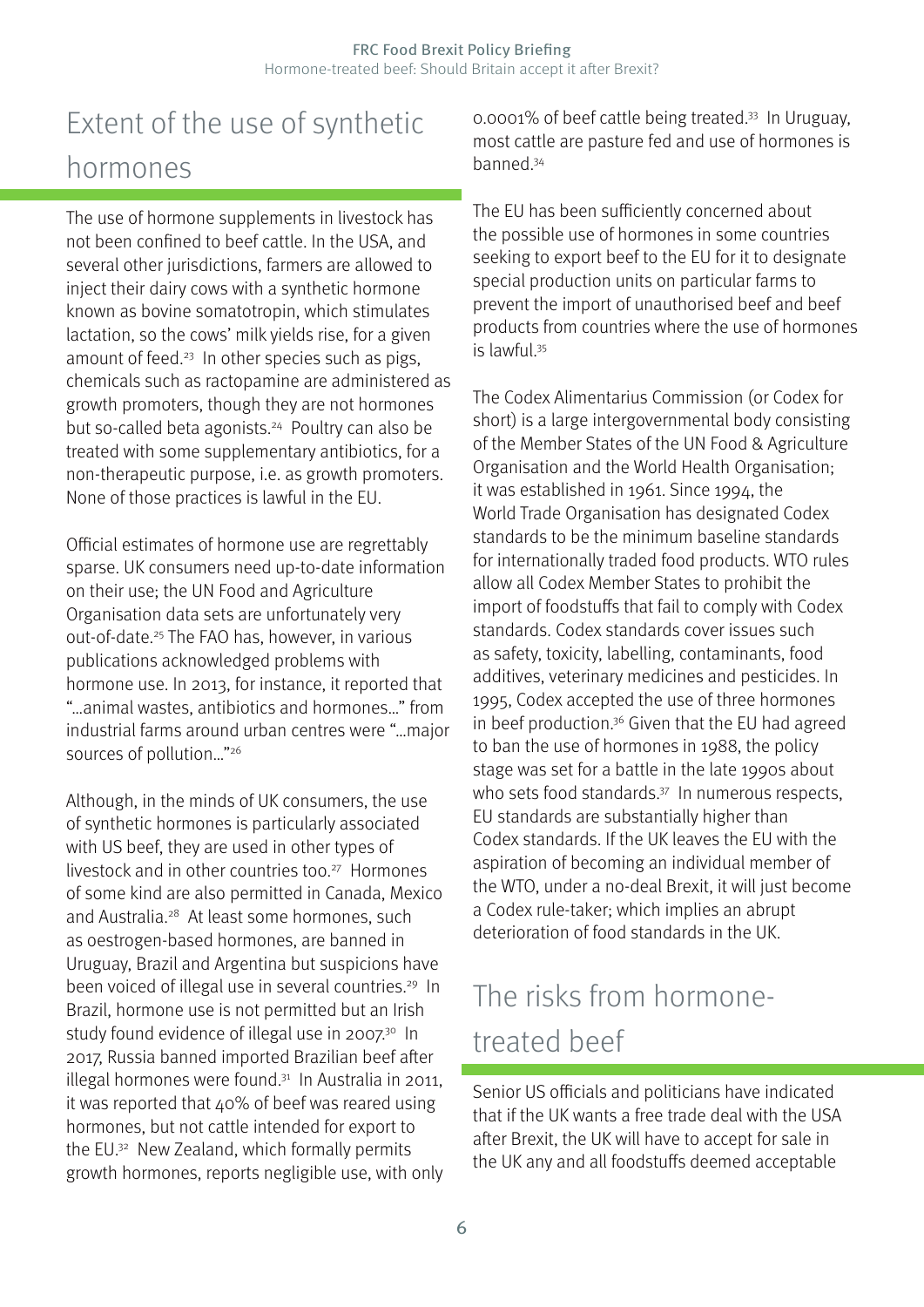<span id="page-7-0"></span>by the US authorities, despite the fact that many of them are not deemed to be acceptably safe in the EU[.38](#page-12-0) Australian politicians and beef traders are advancing similar arguments[.39](#page-12-0) Senior US authorities have threatened the UK, saying that if it wants any sort of free trade deal with the USA, post-Brexit, all US food and products must be included.[40](#page-12-0) [41](#page-12-0)

The use of hormone treatments in beef cattle as growth promoters has been officially sanctioned in the USA for over 60 years. As the US Food and Drug Administration (FDA) website explains:

"Since the 1950s, the…FDA has approved a number of steroid hormone drugs for use in beef cattle and sheep, including natural estrogen, progesterone, testosterone, and their synthetic versions. These drugs increase the animals' growth rate and the efficiency by which they convert the feed they eat into meat…These steroid hormone drugs are typically formulated as pellets or 'implants' that are placed under the skin on the back side of the animal's ear. The implants dissolve slowly under the skin and do not require removal." <sup>42</sup>

The US authorities have long argued that since the FDA has deemed beef from hormone-treated cattle to be acceptably safe, that settles the scientific issue; all other countries should therefore fall in line with US policy. This Briefing argues that the US assessment has been focussed too narrowly – only on average healthy adults, which effectively excludes other significant population groups – and explains how, by widening the scope of its assessments, the EU showed that hormone-treated beef does not meet the requirements of EU food safety legislation.

Beef from hormone-treated cattle has been banned in the EU (and its forerunners) since the mid-1980s, and that prohibition therefore currently applies in the UK. Both the USA and Australia have repeatedly complained about the EU's policies on beef hormones,[43](#page-12-0) [44](#page-12-0) [45](#page-12-0) as well as about other, less controversial but not less important, EU food safety standards.

The central contentions of this briefing are firstly that the EU's ban on hormone-treated beef is based on a sound scientific rationale, and secondly that the legitimacy of EU's policy has been recognised by the World Trade Organisation and by previous US administrations. The UK Government should therefore refuse to be bullied into agreeing a trade deal with any country that would require reductions in UK food safety standards. If, post-Brexit, the UK Government was to allow food safety standards to fall, merely to help some other sectors to increase their trade, they would rightly be showered with derision by large parts of the electorate, and would risk raising long-term costs to the NHS for dealing with the resulting deterioration in public health.

#### The evolution of the scientific and policy debates since 1980

The lessons of the beef hormones saga can best be appreciated by tracing the evolution of the scientific and policy debates about the commercial use of beef hormones. When, in the 1980s, the EEC first imposed a ban on the importation of supplementary-hormone-treated beef, its grounds for doing so were scientifically weak. Over time, the scientific grounds for the EU's position have strengthened, while the basis for the US position has weakened. That hormone-treated beef remains lawful in the USA is in part a reflection of the relative weakness of the US consumer movement, and the power that agri-business corporations exercise over US food and agricultural policies.<sup>46</sup>

The US Government, in the form of the Department of Agriculture and the Food & Drug Administration, has provided risk assessments of meat from hormone-treated cattle and deemed it acceptably safe. Nonetheless, the European Commission continued to prohibit the importation or sale of hormone-treated beef. Having failed to persuade Europe to accept imports of US beef, in the 1990s the USA initiated a trade dispute on this topic at the World Trade Organisation (WTO).

In 1997, a WTO Dispute Panel found against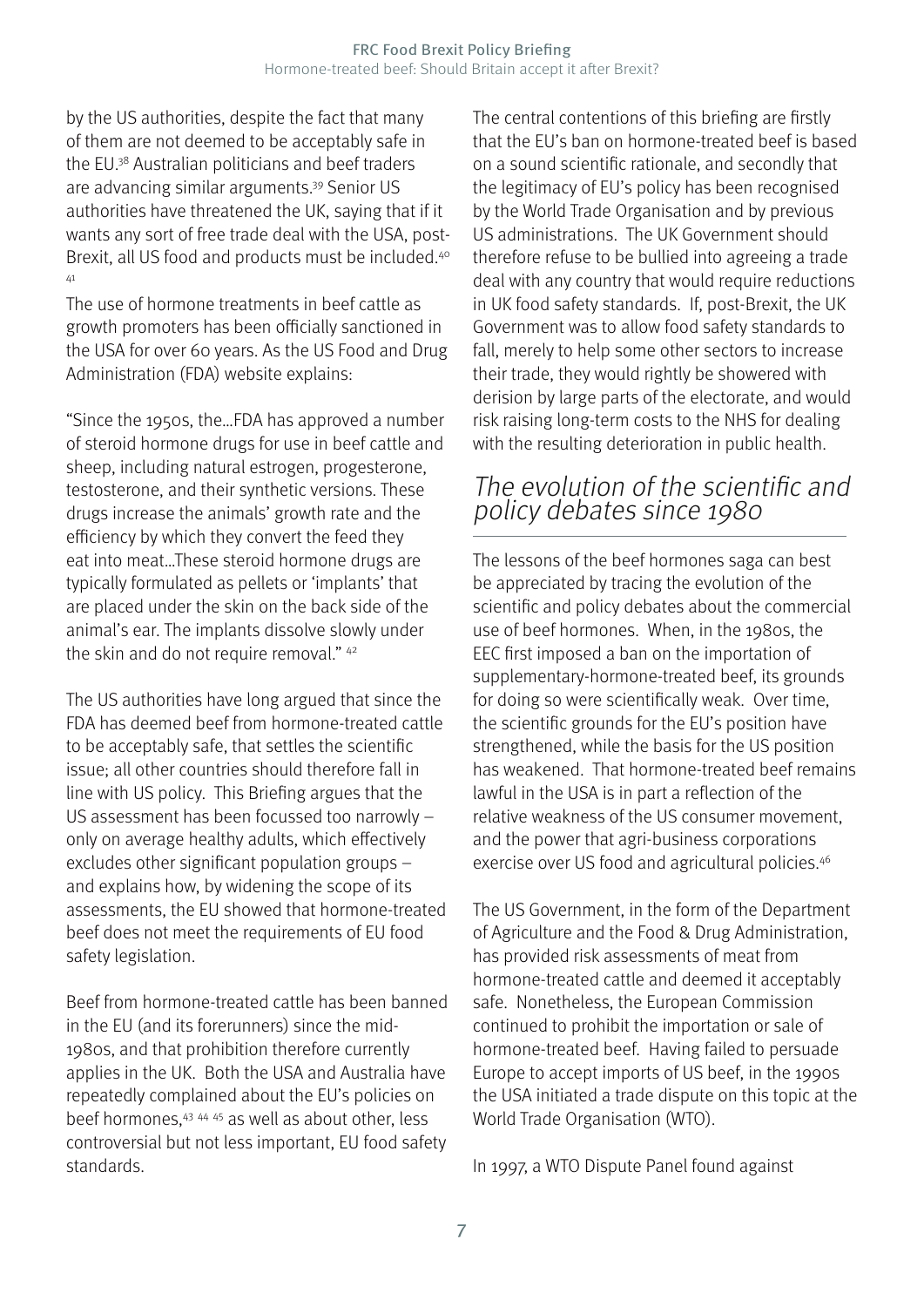<span id="page-8-0"></span>the Europeans, and the WTO's Appellate Body subsequently confirmed most aspects of that Panel's judgement[.47](#page-12-0) The US Government then exercised its right to impose financial penalties, at the rate of some \$160 million a year, on selected European imports, saying the revenue would be used to compensate US beef farmers for their lost sales.

The WTO Dispute Panel's 1997 ruling was interpreted by some as implying that non-EU countries could compel the EU to accept their food and agricultural products, even if the European Commission was not convinced that those products were acceptably safe. The implications of the WTO Dispute Panel's judgement, and of the Appellate Body, were in fact more subtle[.48](#page-12-0)

The Dispute Panel did not assert that the EU had no scientific evidence of risk, nor did the panel assert that meat produced using those hormones was unproblematically safe. The Dispute Panel concluded, however, that the EU had not properly followed rules concerning the requirements for, and conduct of, an appropriate science-based risk assessment.

While the EU had some evidential grounds for its concerns about the safety of the hormones permitted by the USA, those data had not been obtained from studies of the consequences of consuming beef containing residues of supplementary growth hormones. They came instead from studies of the direct medical use of some of the hormones in pharmaceutical products and treatments. The WTO Dispute Panel judged that those data were not sufficiently relevant to the alleged risk, from eating meat, which the European measure was designed to control.

As the Appellate Board said, the evidence:

"… constitute[s] general studies which do indeed show the existence of a general risk of cancer; but they do not focus on and do not address the particular kind of risk here at stake – the carcinogenic or genotoxic potential of the residues of those hormones found in meat derived from cattle to which the hormones had been administered for growth promotion purposes … Those general studies are, in other words, relevant but do not appear to be sufficiently specific to the case at hand." [49](#page-13-0)

In other words, the scientific evidence, which was then being used by the Europeans to justify their measure, was too indirect.

The US Government's defence of hormoneproduced beef has long been based on an assumption that, since the hormones in question are chemically similar to the animals' naturally occurring hormones, and since hormone residues in meat from cattle produced using supplementary hormone are similar to those found in traditionally produced meat, their use poses no significant hazard. Moreover, the US Government has argued that the use of growth-promoting hormones grew noticeably after the early 1970s, while no adverse trends could be discerned from the US domestic public health epidemiological data.

EU officials recognised that a fresh risk assessment would be required, or perhaps several risk assessments: one focussing on possible adverse effects on the health of the treated cattle and another on possible adverse effects on human consumers of hormone-treated beef. Officials also eventually realised that the US public health assessments were narrowly focussed only on the possible risks to average healthy adults from eating hormone-treated beef, but not to other groups of consumers.

The European Commission responded by asking its expert advisors to assess the risks to diverse groups of European consumers from eating hormone-produced beef. The Commission explicitly extended the scope of the requested scientific risk assessments to cover not just average healthy adults but other potentially more vulnerable groups, as not all Europeans are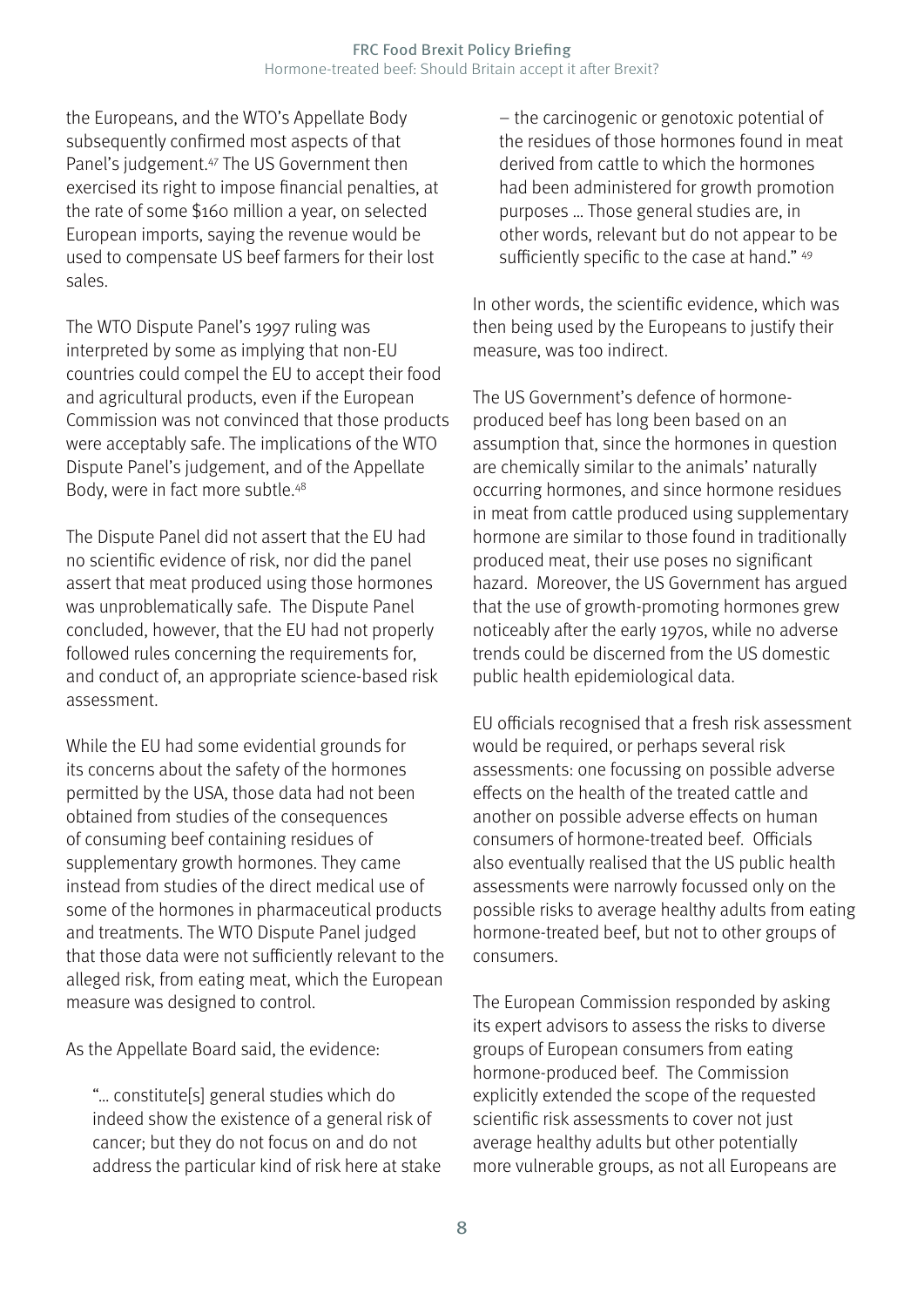<span id="page-9-0"></span>average, healthy or adults. The Commission also requested advice concerning the possible ecotoxicological effects of the residual hormones excreted by treated cattle, which had never been officially considered a relevant issue in the USA, though it had also not previously been on the European agenda. That issue arose, however, in the aftermath of the publication of a paper showing that adult male sperm counts in Europe had fallen by 50% over the proceeding 50 years.<sup>50</sup>

An important respect in which the scope of European risk assessments was widened was by asking the experts on the Scientific Committee on Veterinary Measures Relating to Public Health (SCVMPH) to assess the possible risks, not only to average adult consumers, but also to groups including pregnant women, pre-pubescent children and those who are immunologically compromised. There is nothing in WTO rules or case law to prevent the EU, or any member jurisdiction, from modifying the scope of its consideration of risks to include aspects that had not previously been included.

In April 1999 the European Commission's SCVMPH issued a report, which concluded that there was some evidence that several of the hormones used in the USA, and other jurisdictions, may pose a risk to the health of vulnerable groups, and for the others there was insufficient evidence to be confident that they were acceptably safe.<sup>51</sup>

The SCVMPH said in 1999:

"In the case of  $17\beta$  oestradiol there is a substantial body of recent evidence suggesting that it has to be considered as a complete carcinogen, as it exerts both tumour initiating and tumour promoting effects. The data available does not allow a quantitative estimate of the risk.

For the other 5 hormones, in spite of the individual toxicological and epidemiological data described in the report, the current state of knowledge does not allow a quantitative estimate of the risk.

For all six hormones endocrine, developmental, immunological, neurobiological, immunotoxic, genotoxic and carcinogenic effects could be envisaged. Of the various susceptible risk groups, prepubertal children is the group of greatest concern. Again the available data do not enable a quantitative estimate of the risk. In view of the intrinsic properties of the hormones and in consideration of epidemiological findings, no threshold levels can be defined for any of the 6 substances."<sup>[52](#page-13-0)</sup>

On the basis of that fresh risk assessment, the European Commission returned to the WTO Dispute Panel, and successfully persuaded it that the EU's ban on those hormones and on meat produced using those compounds, was fully compliant with the rules of the WTO. Since then, the EU has ceased to pay compensation to the USA. The WTO reached that conclusion despite the fact that the expert advisory committee to the Codex had previously deemed the contested hormones to be acceptably safe, if residues are below specified maximum levels[.53](#page-13-0) Importantly none of the Codex evaluations published after the SCVMP reported in April 1999 have referred to the SCVMP or its analysis.

The EU-US dispute was finally resolved by a 2009 Memorandum of Understanding between the USA and the EU[.54](#page-13-0) Under that agreement the EU is able to retain its ban on hormone-treated beef in exchange for providing substantial tariff-free market access for US hormone-free beef. The UK will probably need to make a similar arrangement with the USA, after Brexit, if it wants to prevent the import of hormone-treated beef.

#### Implications and the issue of labelling

The EU has lawfully sustained its ban on beef hormones because it chose to ask a significantly different set of questions about the risks they posed than was addressed by the US authorities. Given that those wider questions, and the answers to them, are as relevant to UK consumers as they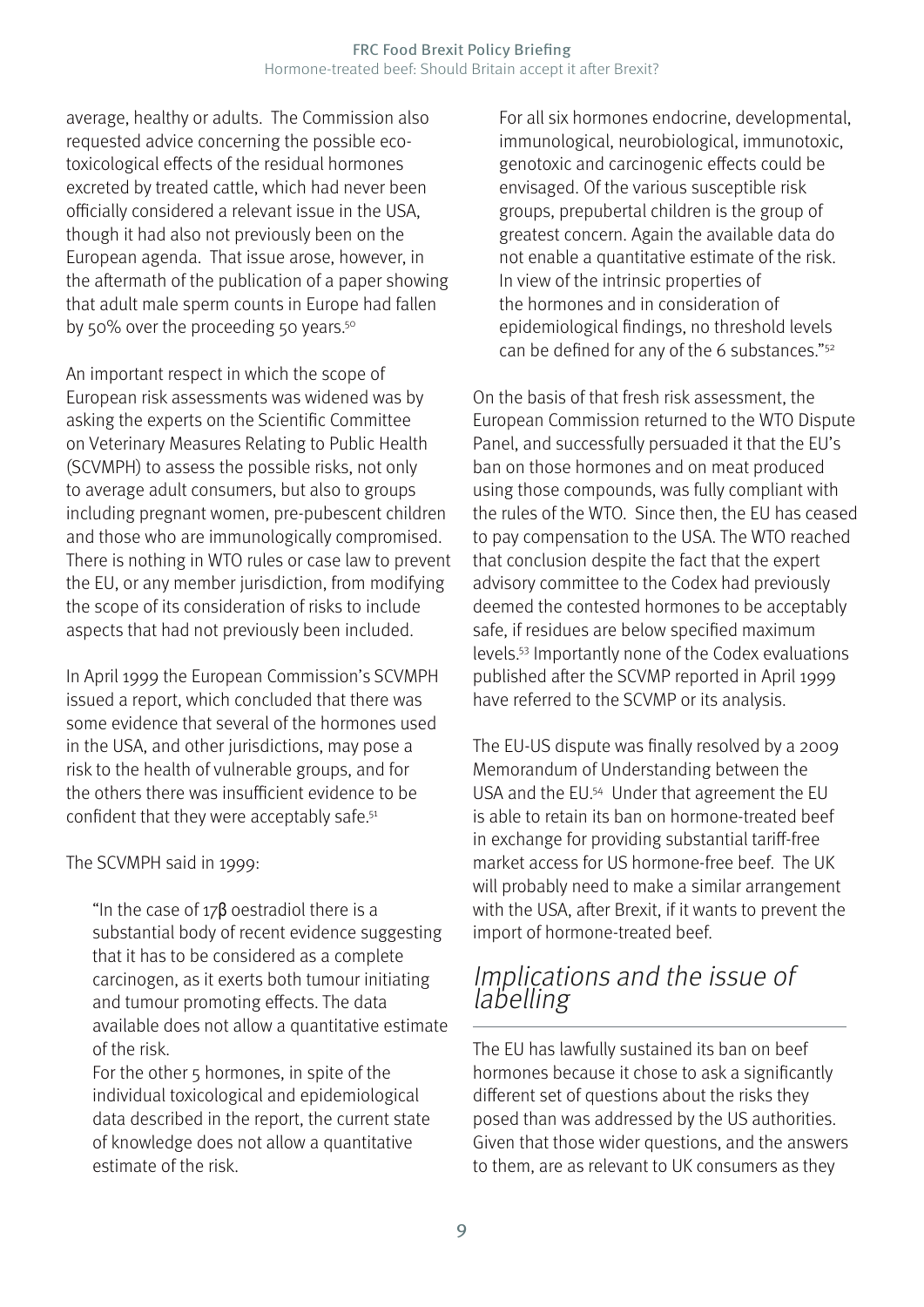<span id="page-10-0"></span>are to consumers in the EU's other 27 Member States, the UK regulations should, after Brexit, remain fully in line with those in the EU. Another crucial point is that while the disputed hormones continue to be used in the US beef industry, US labelling regulations do not include any provision for US shoppers to know what hormone supplements, if any, have been used to produce the beef that is on US supermarkets' shelves. The US authorities do not just want the UK to accept US beef after Brexit, they want it to be accepted and sold unlabelled. Currently UK consumers can be confident that all the beef offered for sale in the UK, and the rest of the EU too, has been produced without the use of supplementary growth hormones. If hormonetreated beef were to reach British retailers, and if it were to be labelled in exactly the same way as any other beef, then consumers would have no way of knowing whether the beef they were choosing was hormone-free. Moreover, UK producers who did not use the hormones would be unable to signal to consumers that their beef was raised without those hormones.

#### Conclusions

This Briefing has shown that there are good grounds for public concern about use of synthetic hormones in beef production. The EU's ban is based on a sound scientific rationale. After Brexit, the UK should maintain the ban on hormone use as growth promotors in beef production. Data on worldwide use need to be updated to provide an accurate picture of what is being used and where, and where those products are traded.

Evidence suggests that British consumers want higher standards of food safety after Brexit; they most certainly don't want them lowered[.55](#page-13-0) [56](#page-13-0) It therefore seems likely that if unlabelled hormonetreated beef became available in the UK, demand for beef would fall sharply.

The British Government would be making a foolish

mistake if, post-Brexit, it were to compromise this or other aspects of EU food safety standards. UK consumers would not forgive such a government, and such a decision would also incur the wrath of the UK's main supermarket companies and a large proportion of UK beef farmers, whose livelihoods would be undermined by imports of low-cost, poorquality meat. The supermarkets don't want to stock food products that their customers don't want to buy.

But pressure to let hormone-produced beef into the UK is already accumulating. It is likely to build up further, not least on the grounds of cost-savings. And the UK is in a weakened position. It is losing all the benefits it has gained from the EU's scientific and institutional infrastructure and the political 'clout' to resist powerful agri-business interests and their governmental supporters. Despite the rhetoric that a post-Brexit UK will be 'free' to trade with all and anyone on its own terms, it will in fact become a relatively small market player. The UK could easily become a 'rule taker' rather than a 'rule maker'. The choice will be whether to take the EU rules, those of the USA or of the WTO.

UK consumers need to make their voices heard on this now, before their current protections are eroded.

Our recommendations are given at the start of this Briefing.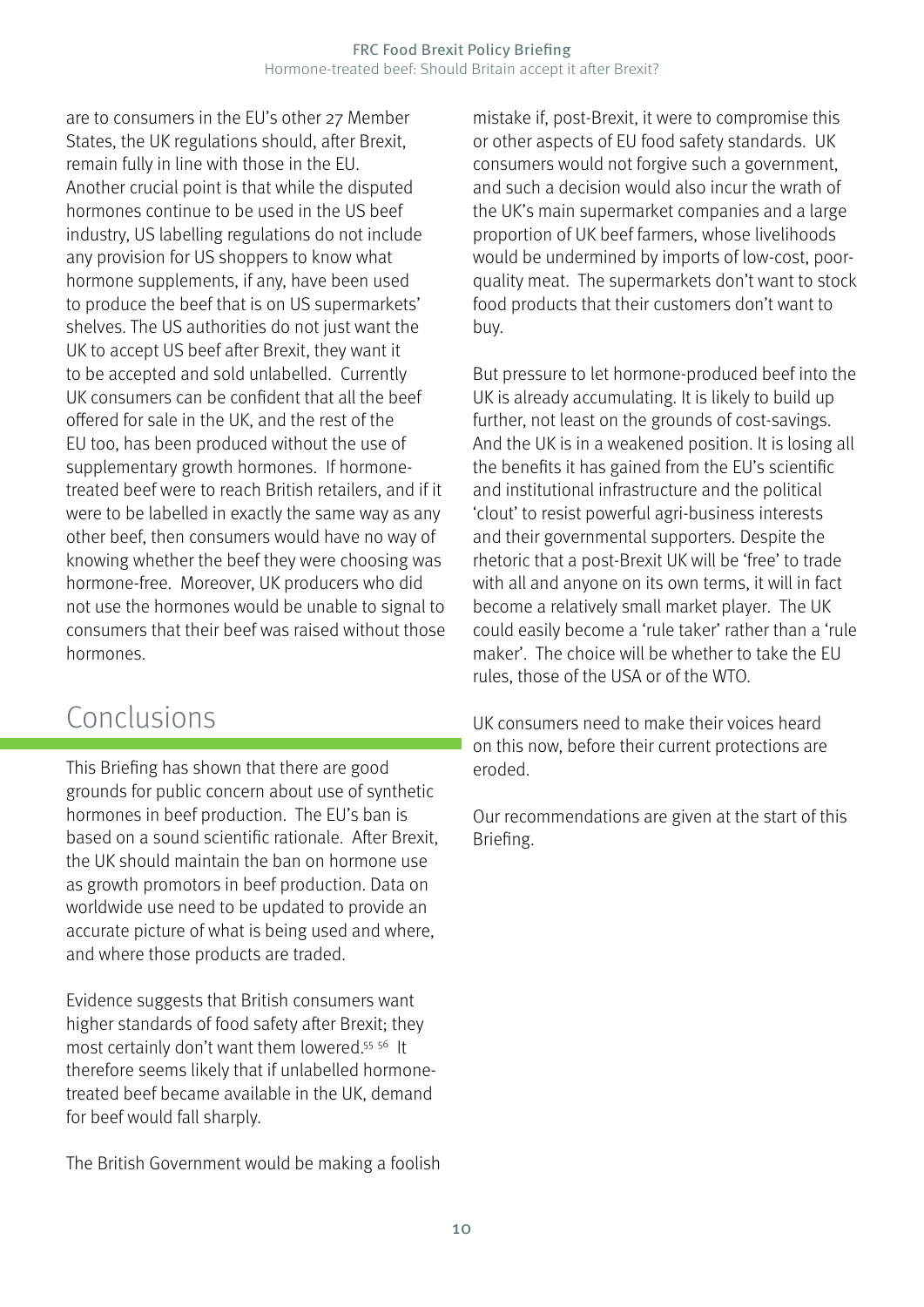#### <span id="page-11-0"></span>References

[1](#page-3-0) Millstone E, T Lang & T Marsden (2017). Will the British public accept chlorine-washed turkey for Christmas dinner, after Brexit? London: Food Research Collaboration http:// foodresearch.org.uk/food-brexit-chlorine-washed-turkey-forchristmas/

[2](#page-3-0) See https://www.efsa.europa.eu/

[3](#page-3-0) See https://ec.europa.eu/info/departments/healthand-food-safety\_en

[4](#page-3-0) See http://ec.europa.eu/dgs/environment/index\_ en.htm

[5](#page-3-0) See https://www.eea.europa.eu/

[6](#page-3-0) See https://www.echa.europa.eu/

[7](#page-3-0) See http://www.fao.org/fao-who-codexalimentarius/ en/

[8](#page-3-0) See https://www.wto.org/

[9](#page-3-0) Millstone E, & P van Zwanenberg, 'The evolution of food safety policy-making institutions in the UK, EU and Codex Alimentarius', Social Policy and Administration, Vol. 36, No. 6, Dec. 2002, pp. 593-609

[10](#page-4-0) See https://sustainabledevelopment. un.org/?menu=1300

[11](#page-4-0) Johnson R (2015). The U.S.-EU Beef Hormones Dispute, US Congressional Research Service, 14 Jan. 2015, see https://fas.org/sgp/crs/row/R40449.pdf

[12](#page-5-0) Lang T, E Millstone & T Marsden (2017). A Food Brexit: time to get real. Brighton: University of Sussex, July. https://www.sussex.ac.uk/webteam/gateway/file. php?name=foodbrexitreport-langmillstonemarsden-july2017pdf.pdf&site=25

[13](#page-5-0) Millstone E, T Lang, T Lewis & T Marsden (2018). Feeding Britain: Food Security after Brexit London: Food Research Collaboration. July. http://foodresearch.org.uk/publications/feeding-britain-food-security-after-brexit/

[14](#page-5-0) Lang T, E Millstone & T Marsden (2017). A Food Brexit: time to get real. Brighton: University of Sussex, July. https://www.sussex.ac.uk/webteam/gateway/file.

php?name=foodbrexitreport-langmillstonemarsden-

july2017pdf.pdf&site=250; E Millstone & T Lang, Regulating Our Future: the way forward or a blind alley?, Food Research Collaboration, May 2018 http://foodresearch.org.uk/publications/weakening-uk-food-law-enforcement/

[15](#page-5-0) Scientific Committee on Veterinary Measures Relating To Public Health (1999). Assessment of Potential Risks To Human Health From Hormone Residues in Bovine Meat and

Meat Products, DG-SANCO, Document XXIV/B3/SC4, 30 April 1999, page 1, available as http://ec.europa.eu/food/fs/sc/ scv/out21\_en.pdf as of 28 Feb 2013

[16](#page-5-0) Partington R (2018). 'Trump adviser Ross says UK-US trade deal will mean scrapping EU rules', The Guardian, 6 November 2017, available at: https://www.theguardian.com/ business/2017/nov/06/trump-ross-says-uk-us-trade-deal-eubrexit-chlorinated-chicken

[17](#page-5-0) Sculthorpe T (2018). 'Australia demands British shops sell its hormone-treated beef as part of any post-Brexit trade deal in new threat to UK food standards', Daily Mail, 2 April, http://www.dailymail.co.uk/news/article-5570001/ Australia-demands-British-shops-sell-hormone-treated-beef. html

[18](#page-5-0) Scientific Committee on Veterinary Measures Relating To Public Health (1999). Assessment of Potential Risks To Human Health From Hormone Residues in Bovine Meat and Meat Products, DG-SANCO, Document XXIV/B3/SC4, 30 April 1999, page 1, available as http://ec.europa.eu/food/fs/sc/ scv/out21\_en.pdf as of 28 Feb 2013

[19](#page-5-0) Melengestrol acetate can also be used as a feed additive. See WHO Food Additive Series 45, Toxicological evaluation of certain veterinary drug residues in food, WHO Geneva, 2000, available at: http://www.inchem.org/documents/jecfa/ jecmono/v45je06.htm

[20](#page-5-0) Wood JD (2012). Animal Brief: Hormones in Meat. Penicuik: British Society of Animal Science. September https://bsas.org.uk/articles/animal-briefs/hormones-in-meat

[21](#page-5-0) Grandin T (2010). Angus Journal. http://www.apivirtuallibrary.com/isbcw-2010/isbcw\_temple-grandin-feedlotwelfare.htm#.W3cuf-hKjIU Accessed 17 August 2018.

[22](#page-5-0) EU Scientific Committee on Animal Health and Animal Welfare (2001). The welfare of cattle kept for beef production. Available at: https://ec.europa.eu/food/sites/food/ files/safety/docs/sci-com\_scah\_out54\_en.pdf

[23](#page-6-0) D E Bauman (1999). 'Bovine somatotropin and lactation: from basic science to commercial application', Domestic Animal Endocrinology, Vol 17, Issues 2-3, pp. 101-116, https:// doi.org/10.1016/S0739-7240(99)00028-4

[24](#page-6-0) Stevenson P (2018). A better Brexit for farm animals: what the Government must do to protect welfare standards. London: Food Research Collaboration http://foodresearch.org. uk/publications/a-better-brexit-for-farm-animals-what-thegovernment-must-do-to-protect-welfare-standards/

[25](#page-6-0) FAO (1980). Current National Legislation Relating to the Use of Certain Hormones in Animal Production. Rome: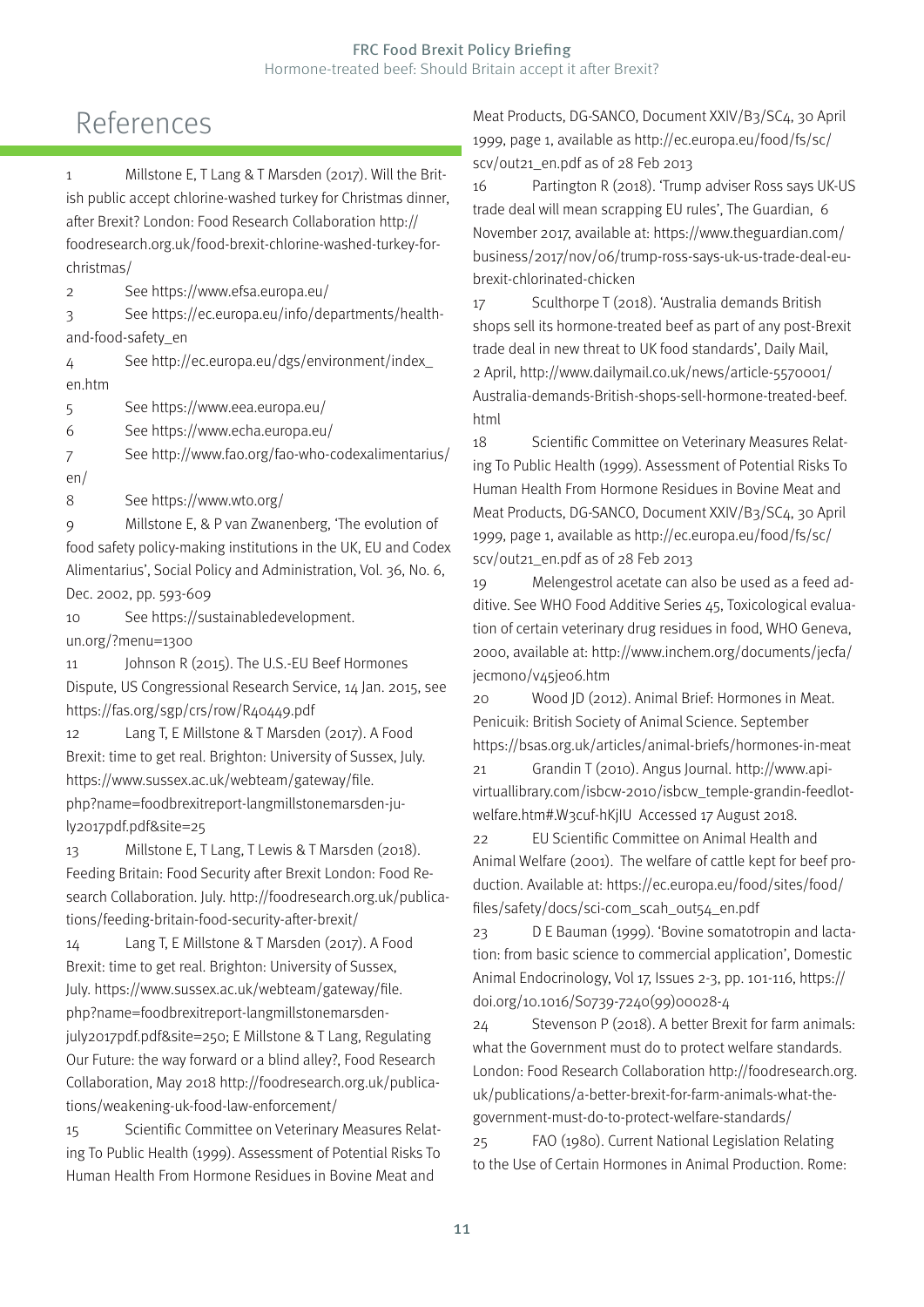<span id="page-12-0"></span>Food & Agriculture Organisation Legislation Branch http:// www.fao.org/docrep/004/X6533E/X6533E03.htm

[26](#page-6-0) FAO (2013). Livestock and Environment. Rome: Food and Agriculture Organisation Agriculture and Consumer Protection Department. http://www.fao.org/ag/againfo/themes/ en/Environment.html

[27](#page-6-0) Furber D (2014). 'Straight Talk on Cattle Steroids', Canadian Cattlemen, 9 December https://www.canadiancattlemen.ca/2014/12/09/straight-talk-on-hormones-in-beef/

[28](#page-6-0) New Zealand Food Safety (2018). Hormonal Growth Promotants. Wellington: NZFS https://www.mpi.govt.nz/foodsafety/whats-in-our-food/chemicals-and-food/agriculturalcompounds-and-residues/hormonal-growth-promotants/

[29](#page-6-0) Latham K (2016). Different Cattle Production Practices Between Different Countries. https://www.r-calfusa. com/wp-content/uploads/2016/05/160829-Kersi-final-paper-FINAL.pdf

[30](#page-6-0) Irish Farmers Association (2007). Brazil Uncovered. Dublin: IFA https://www.ifa.ie/wp-content/uploads/2013/10/ brazilreportmay07.pdf

[31](#page-6-0) Alves L (2017). Russia bans Brazilian Pork, Beef over Growth Hormone, Rio Times, 21 November http://riotimesonline.com/brazil-news/rio-business/russia-bans-brazilian-porkbeef-imports/

[32](#page-6-0) FSANZ (2011). Hormonal Growth Promotants in Beef. Kingston ACT and Wellington NZ: Food Standards Australia New Zealand http://www.foodstandards.gov.au/consumer/ generalissues/hormonalgrowth/Pages/default.aspx

[33](#page-6-0) New Zealand Food Safety (2018). Hormonal Growth Promotants. Wellington: NZFS https://www.mpi.govt.nz/foodsafety/whats-in-our-food/chemicals-and-food/agriculturalcompounds-and-residues/hormonal-growth-promotants/

[34](#page-6-0) Boland MA, L Perex & JA Fox (2007). Grass-Fed Certification: The Case of the Uruguayan Beef Industry. Choices, 22, 1, http://www.choicesmagazine.org/2007-1/foodchains/2007-1-03.htm

[35](#page-6-0) Wood JD (2012). Animal Brief: Hormones in Meat. Penicuik: British Society of Animal Science. September. https://bsas.org.uk/articles/animal-briefs/hormones-in-meat

[36](#page-6-0) Codex Alimentarius Commission (1995), Report of the Twenty-first Session, Codex Standard 192-1995

[37](#page-6-0) Jukes D (2000). 'The Role of Science in International Food Standards', Food Control, 11, 3, June, 181-194

[38](#page-7-0) Partington R (2018). 'Trump adviser Ross says UK-US trade deal will mean scrapping EU rules', The Guardian, 6 November 2017, available at: https://www.theguardian.com/

business/2017/nov/06/trump-ross-says-uk-us-trade-deal-eubrexit-chlorinated-chicken

[39](#page-7-0) Sculthorpe T (2018). 'Australia demands British shops sell its hormone-treated beef as part of any post-Brexit trade deal in new threat to UK food standards', Daily Mail, 2 April, http://www.dailymail.co.uk/news/article-5570001/ Australia-demands-British-shops-sell-hormone-treated-beef. html

[40](#page-7-0) Aldrick P (2017). 'Keep EU market access or risk trade deal, warns Wilbur Ross, the US commerce secretary', The Times, 7 November. https://www.thetimes.co.uk/article/ keep-eu-market-access-or-risk-trade-deal-warns-wilbur-rossthe-us-commerce-secretary-mrj565rg5

[41](#page-7-0) Partington R (2017). 'Trump adviser Ross says UK-US trade deal will mean scrapping EU rules', The Guardian, 7 November https://www.theguardian.com/business/2017/ nov/06/trump-ross-says-uk-us-trade-deal-eu-brexit-chlorinated-chicken

[42](#page-7-0) See https://www.fda.gov/AnimalVeterinary/Safety-Health/ProductSafetyInformation/ucm055436.htm accessed 5Aug2018

[43](#page-7-0) Anon (2016). 'US renews fight against EU ban on hormone-treated beef', Euractiv, 3 December, https://www. euractiv.com/section/trade-society/news/us-renews-fightagainst-eu-ban-on-hormone-treated-beef/

[44](#page-7-0) Sculthorpe T (2018). 'Australia demands British shops sell its hormone-treated beef as part of any post-Brexit trade deal in new threat to UK food standards', Daily Mail, 2 April, http://www.dailymail.co.uk/news/article-5570001/ Australia-demands-British-shops-sell-hormone-treated-beef. html

[45](#page-7-0) Anon (2018). 'How Australia's meat industry plans to flood post-Brexit Britain with products banned in EU', The Independent, 6 August, https://www.independent.co.uk/news/ uk/politics/brexit-trade-meat-banned-eu-australia-beef-liamfox-dit-friends-of-the-earth-a8475006.html

[46](#page-7-0) Nestle M (2013). Food Politics: How the Food Industry Influences Nutrition, and Health. Oakland: University of California Press

[47](#page-8-0) WTO (1997). EC Measures Concerning Meat and Meat Products (Hormones) Complaint by the United States – Report of the Panel. WT/DS26/R/USA, 18 August. Geneva

[48](#page-8-0) Millstone E & P van Zwanenberg (2003).'Food and Agricultural Biotechnology Policy: How Much Autonomy Can Developing Countries Exercise?', Development Policy Review, 21, 5-6, 655-667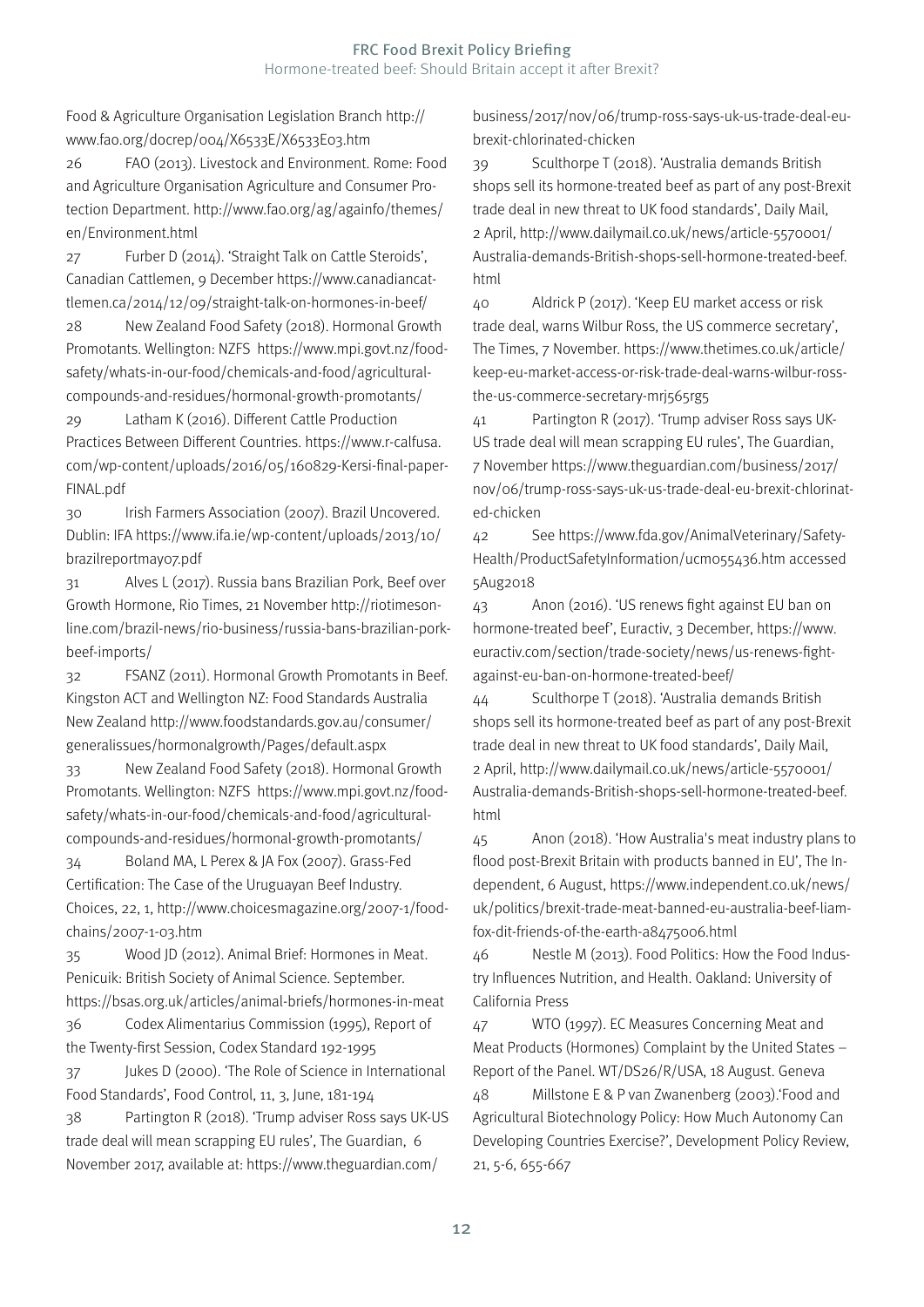#### FRC Food Brexit Policy Briefing Hormone-treated beef: Should Britain accept it after Brexit?

<span id="page-13-0"></span>[49](#page-8-0) WTO Appellate Body (1998), EC Measures Concerning Meat and Meat Products (Hormones), AB-1997-4, Document number 98-0099, 16 January 1998, para. 200, available at http://www.lfip.org/laws666f06/666s05EDITEDbeefhormo newtoappell.htm, accessed 8 August 2018

[50](#page-9-0) Carlsen E, A Giwercman, N Keiding & NE Skakkebaek (1992). 'Evidence for decreasing quality of semen during past 50 years', British Medical Journal, 305, 12 September, 609-13 [51](#page-9-0) Scientific Committee on Veterinary Measures Relating To Public Health (1999). Assessment of Potential Risks To Human Health From Hormone Residues in Bovine Meat and Meat Products, DG-SANCO, Document XXIV/B3/SC4, 30 April 1999, available at http://ec.europa.eu/food/fs/sc/scv/ out21\_en.pdf as of 28 Feb 2013

[52](#page-9-0) Scientific Committee on Veterinary Measures Relating To Public Health (1999). Assessment of Potential Risks To Human Health From Hormone Residues in Bovine Meat and Meat Products, DG-SANCO, Document XXIV/B3/SC4, page 73

[53](#page-9-0) See reports of the Joint FAO/WHO Expert Committee on Food Additives, WHO Food Additive Series, No 23 – 1987; No 25 – 1990; No 43 – 2000; 45 – 2000; 61 – 2009, available at http://www.who.int/foodsafety/publications/monographs/ en/ NB: those assessments were based mostly on unpublished data.

[54](#page-9-0) Memorandum on Beef Hormones dispute signed with the United States, MEMO/09/239, Brussels, 13 May 2009, available at http://europa.eu/rapid/press-release\_ MEMO-09-239\_en.htm

[55](#page-10-0) Which?: Brexit Consumer Research: topic of focus: Food, 23 May 2018, available as: https://production-whichdashboard.s3.amazonaws.com/system/articles/attachments/1/Brexit\_and\_Food\_April\_2018\_FINAL.pdf [56](#page-10-0) S Davies to the House of Lords Select Committee on the European Union Energy and Environment Sub-Committee hearing on Food safety risk management post Brexit, 4 July 2018. see https://www.parliamentlive.tv/Event/Index/ dee94580-4124-434e-ac7c-730cefe7e29f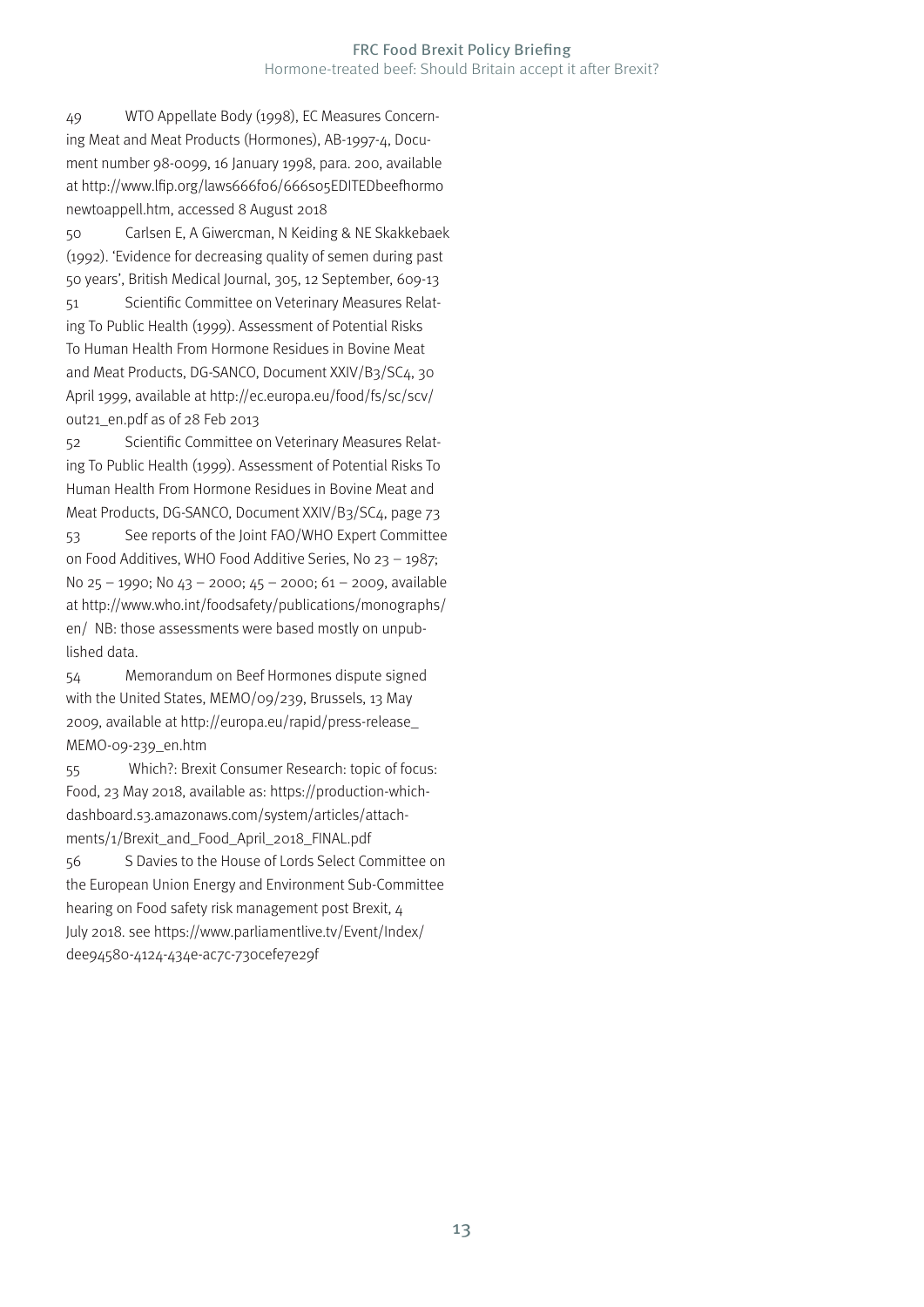## Food Brexit Briefing Series

The Food Brexit Briefing series explores the implications of Brexit for the UK food system. It is produced by the Food Research Collaboration which brings together academics and civil society organisations from across the food system to explore food and the public interest, with a particular emphasis on public health, the environment, consumers and social justice. The series provides informed reviews of key food issues likely to be – or already – affected by Brexit decisions. Recommendations are made for public debate.

Membership of the Food Research Collaboration is open to academics and NGOs working on food matters; futher information: [www.foodresearch.org.uk/become-a-member](http://foodresearch.org.uk/become-a-member )

Food Brexit Briefing Papers are free to download from:

<http://foodresearch.org.uk/food-brexit-briefings/>